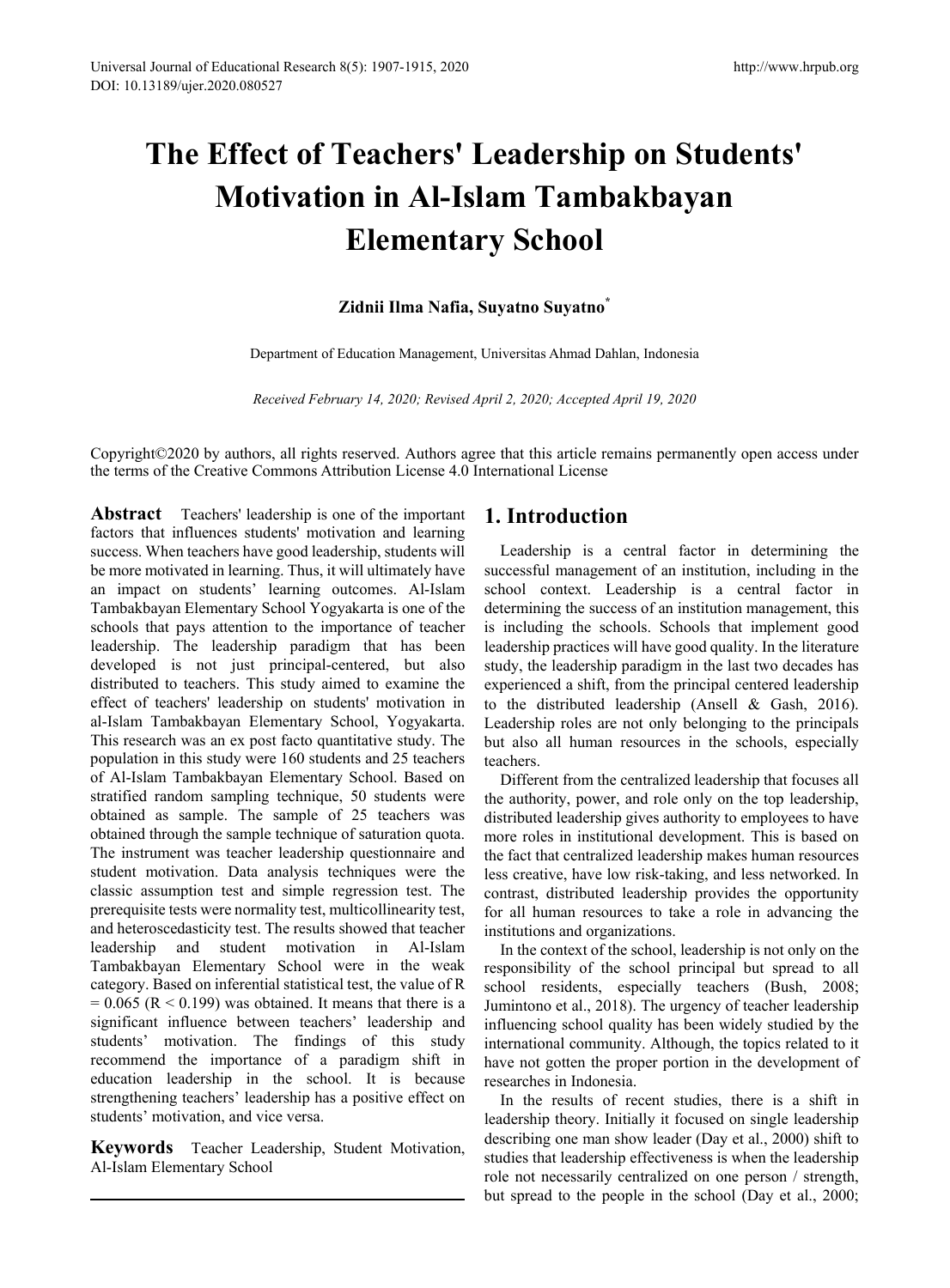## Harris, 2002).

In the context of school leadership, the latest research showed the significance of the leadership role, in which not only in the principal as a top leader, but also the spread to all teachers. Therefore, other than having a pedagogic and professional role has been considered inherent in their role, the teacher's role as a leader needs to get a lot of attention.

Although this form of teacher leadership clearly exists in many schools, to date, they have not been the focus or source of many research activities (Mujis & Harris, 2003). Likewise, research on teacher leadership in Indonesia is still rarely conducted. Almost all research on leadership in Indonesia take the principal as the subject. It is rare to take teachers as the subject. This shows that academics have not given enough attention to the development and application of teacher leadership. This is resulted in the lack of literature on teacher leadership development that can be used as a reference for practitioners in schools. Therefore, this research is important in order to contribute to empirical studies and literature enrichment of teacher leadership in Indonesia.

This study examined the influence of teacher leadership on student motivation. This research is important because student motivation is one of the closest aspects in improving student achievement. As one of the efforts to look for factors that have an impact on increasing learning achievement in order to improve learning quality, factors that can influence the increase in student motivation need to be examined carefully.

Based on previous literature studies, researchers found that teacher leadership influences student motivation. Good teacher leadership can encourage students to improve their learning achievement. Leadership is the ability to lead others. It consists of directing, guiding, and influencing the behavior of people who are led to think and act through positive behavior to achieve goals. A good leader can lead and can support the achievement of learning objectives. Although some outset literature shows that teacher leadership influences the student motivation, empirical research conducted in the context of schools in Indonesia has not been done much.

Al-Islam Tambakbayan Elementary School Yogyakarta is one of the schools that is concerned about the importance of the paradigm shift in the school leadership. The leadership paradigm that has been developed is not just principal-centered, but also distributed to teachers. Teachers have the opportunity to develop their leadership, all in the aspects of individual development in the classroom, team development, and also organizational development.

Based on the background of the problem above, this research answers the following question: Is there any influences of teacher leadership on student motivation in Al-Islam Tambakbayan Elementary School, Yogyakarta?

# **2. Literature Review and Hypothesis Development**

### **2.1. Teacher Leadership**

The concept of teacher leadership did not emerge recently but has been frequently discussed by researchers since the last two decades. According to Frost (2012), this concept appeared because the discourse of professionalization in the United States which occurred in the 1980s and 1990s. York-Barr and Duke (2004: 287-288) provided a very clear definitions of teacher leadership. They defined that teacher leadership is a process carried out by teachers, both individually and in groups, influencing peers, principals, and other school members in improving the quality of teaching and learning in order to improve student learning outcomes.

According to York-Barr and Duke (2004, 287-288), the teacher leadership framework has seven components as follows: 1) the characteristics of teacher leadership, 2) the leadership work types covered in the teacher leadership framework, 3) the work climate that supports teacher leadership, 4) the way teachers lead, 5) the influence target of the leadership they practiced, 6) intermediary outcomes of changes in the learning process, 7) student learning.

Harris (2005) underlined four main aspects of teacher leadership: 1) the existence of collegial norms, 2) open opportunities to lead, 3) working as instructional leaders, and 4) re-culturing schools.

Teacher leadership is the ability and readiness that must be possessed by the teachers to influence, guide, and direct or manage their students so that they want to do something for the achievement of learning objectives. Therefore, it can be concluded that the success of the learning process cannot be avoided from the important role of teacher leadership, which is also the spearhead in learning. Dedicated teacher is the one who open to changes and innovation for the success of students.

Teacher leadership plays an important role in helping colleagues, trying new ideas, and encouraging them to adopt a leadership role (Lieberman et al, 2000). Collaboration is the heart of teacher leadership (Rosenholtz, 1989). Teacher leadership is a redistribution of power in schools, shifted from hierarchical control to peer control. In this leadership model, the power base and authority are spread in the teaching community. Research by Silns and Mulford (2002) explained the relationship between leadership, organizational learning, and student outcomes. They find the importance of teachers working together in collaboration for successful school structuring and school improvement.

Todays' schools demand a more "bottom-up leadership approaches of traditional, top-down or "role-based", and "community-based" roles for school leaders. Murphy (2005) showed that the traditional or top-down approach only works because authority is given by someone. These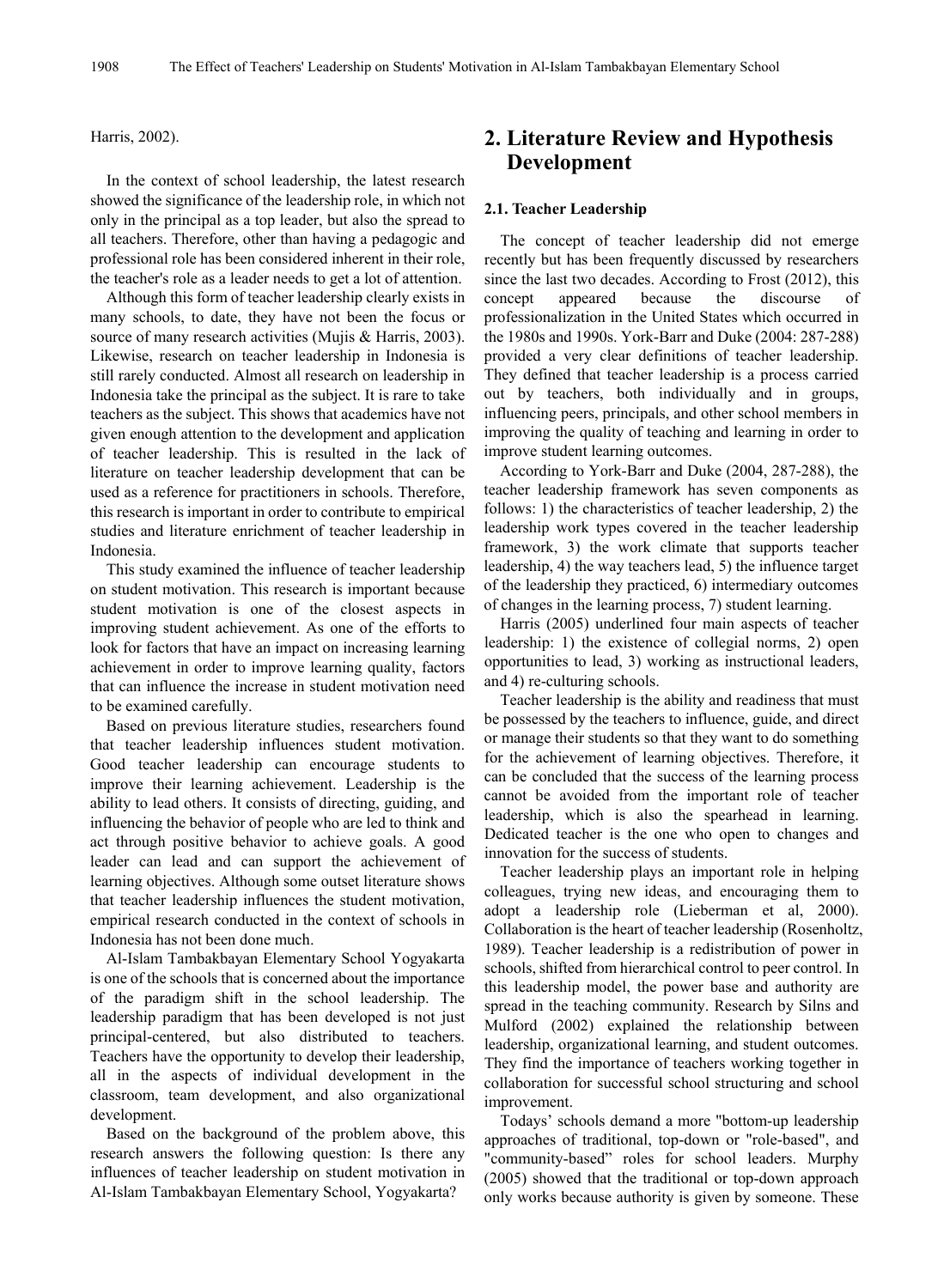types of formal roles look like the role of principals, in which they tell stories, manage, and organize, more than collaboration. Sometimes, in the unsuccessful schools, this authoritative formal leadership concept is needed to produce positive change efficiently. However, more modern thinking about the role of informal leadership and the origin of power and influence reflects the current school where teacher and informal collaboration, types of projects, and organic policies emerge among the teachers. When principals understand these two concepts, they are skilled in recognizing the approaches needed, and willing to share leadership, power to influence teachers, students, and schools for overall benefits.

#### **2.2. Student Motivation**

Student motivation comes from the Latin word "*movere*" which means encouragement, the driving force or strength that causes an action. The word "*movere*" in English, is often equated with "motivasion" which means giving a motive, creating a motive, things that cause impulse, or circumstances that cause impulse. Literally, motivation means giving a motive (Karwati & Priansa, 2014).

Motivation comes from the word motive which can be interpreted as a driving force within a person to carry out certain activities for the achievement of a goal. Even, motives can be interpreted as a complex state in individuals who encourage them to behave in an effort to achieve a goal in order to maintain survival (Narayanan & Surya, 2014: 52).

According to Clayton Alderfer, learning motivation is an internal and external drive that causes a person (individual) to act to achieve goals, thus changes in students' behavior are expected to occur (in Nashar, 2004: 42).

Motivation is a psychological feature that gives rise to an organism to act towards a desired goal, and also to bring up control and maintain behavior directed at a specific goal. This can be considered as a psychological driving force that encourages or reinforces an action towards a desired goal. In general, this makes students move, directs students in a certain direction, and keeps students moving forward. Student motivation is reflected in personal investment and in cognitive, emotional, and behavioral involvement in school activities.

Most students are motivated in one way or another. Some students may be very interested in the subject matter in class and look for challenging courses, participate actively in class discussions, and get high grades on assignments. Other students may be more concerned with the social side of school, often interact with classmates, attend extracurricular activities almost every day, and maybe run for an apprenticeship in the government (Ormrod, 2010).

However, motivation is not necessarily something that is brought by students to school. It can also arise from environmental conditions at school. Teachers can do many

things to motivate students to learn and behave in ways that promote their long-term success and productivity (Schater, 2011).

#### **2.3. Teacher Leadership and Student Motivation**

Evidence of previous researches on the contribution of teacher leadership in improving student motivation can be explained here. For example, Hallinger and Murphy (2005) stated that teacher leadership is often related to school performance. Teacher leadership practices can mobilize student commitment to achieve excellent results in examinations and adopt noble values. Teacher leadership can create the learning effectiveness and efficiency, and also shape the discipline of students and the teacher. Leadership ability and readiness must be possessed by the teachers in order to influence, guide, and direct and manage students so that they want to do something to achieve the learning objectives.

Teachers who have good leadership will be able to make changes to the school conditions. Changes are needed in order to meet the demands and needs of the society (Smith, 2012). The teacher is responsible and demanded to be an agent of change from just an ordinary teacher into a designer of learning, or in other words as a leader to increase student motivation. Teacher leadership is defined as the ability to encourage colleagues to change, to do something that they would not be able to do if they did not have leadership skills (Wasley, 1991: 23).

The concept of leadership described by Katzenmeyer and Moller (2001: 17) also emphasized on the ability to create a comfortable learning atmosphere that will have an impact on student motivation. They explained that teacher leadership is the ability to lead inside and outside the classroom, contribute to the community of teachers and students, and even to other leaders. Likewise, the concept of teacher leadership explained by Terry, as quoted by Rivai and Murni (2009: 285), emphasized on the teacher ability in influencing others (fellow teachers or students) to work hard with full will for the achievement of shared goals. This concept emphasizes harmony with the traditional leadership concept presented by Boles and Troen (1994: 11) which characterized teacher leadership as a form of collective leadership, where teachers develop expertise by working collaboratively.

In the classroom, the teacher is a leader who is demanded to be able to lead and direct students to realize effective and efficient learning goals. It means that teacher is not an individual who merely delivers material in class. Teacher sets a good example in order to be a real role model for students. Therefore, the role of the principal is to be able to improve the teachers' attitudes to contribute to the formation of a good educational environment, which in turn can foster motivation for learning. Silns and Mulford (2002) also concluded that student outcomes are more likely to increase where leadership resources are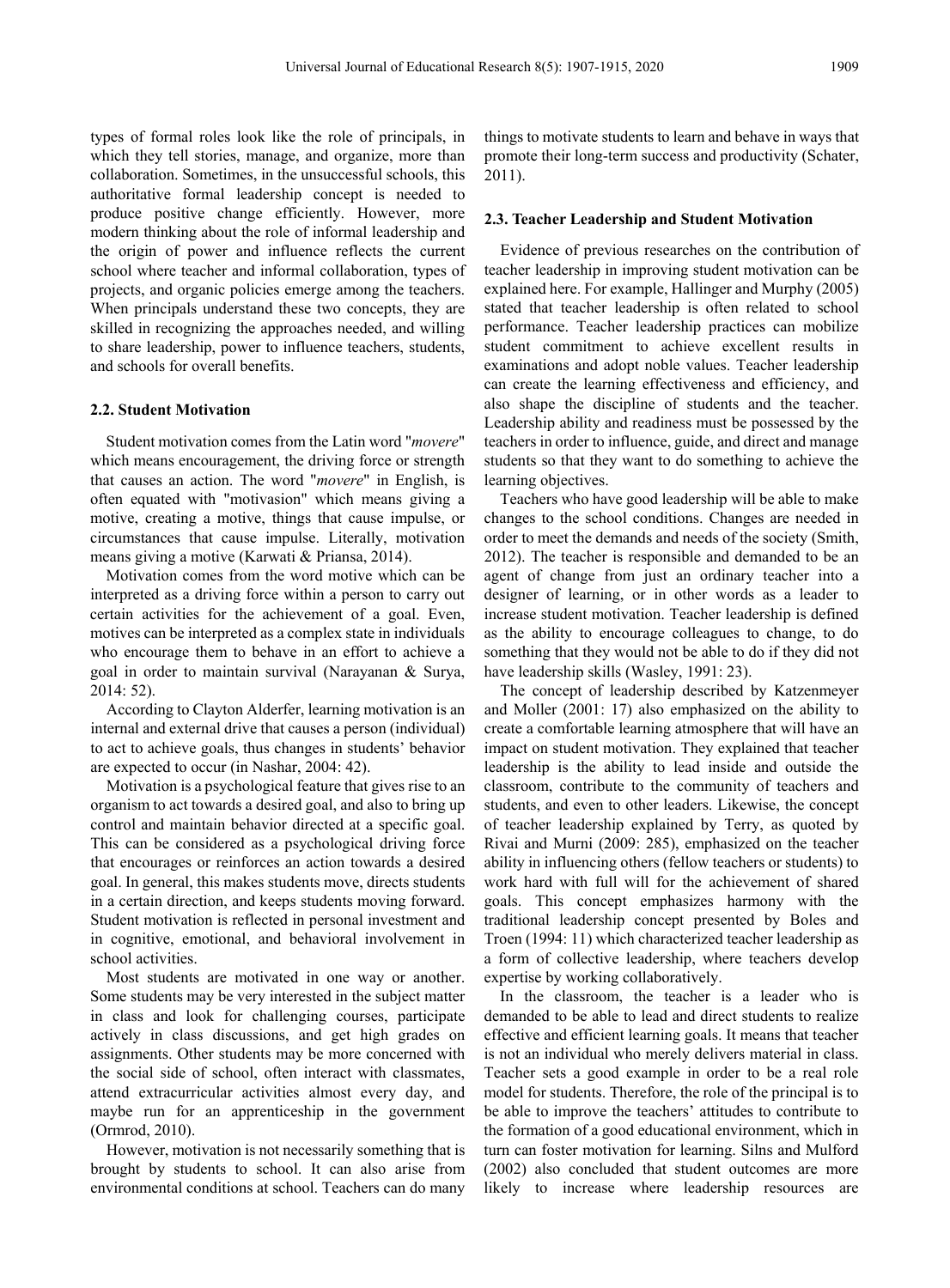distributed throughout the school community, and where teachers are empowered in areas that are important to them.

The literature reviews show that in the international community, the literature about distributed leadership in schools has become a demand in the development of school institution and organization. However, similar literature has not widely found in the Indonesian context. This research was done in order to conduct an empirical study on teacher leadership in the Indonesian context while providing literature to be a reference for further research.

## **2.4. Research Hypothesis**

Based on the literature review above, the hypothesis of this study is that teacher leadership influences student motivation at Al-Islam Tambakbayan Elementary School, Yogyakarta.

# **3. Methods**

### **3.1. Types of Research**

This research was quantitative research with correlation design. This study was done to determine the effect of teacher leadership  $(X)$  on student motivation  $(Y)$ . This research was conducted at Al-Islam Tambakbayan Elementary School in 2019.

#### **3.2. Population and Sample**

The population of this study were all students and teachers in al-Islam Tambakbayan Elementary School, Yogyakarta, Indonesia. They were 160 students and 25 teachers. Based on the stratified random sampling technique, 50 students were selected as research samples. In the teacher sampling, because the number of teachers were less than 100, then the full quota sample was taken. Therefore, 25 teachers became this research sample.

#### **3.3. Data Collection Techniques and Instruments**

The data collection technique used in this study was a questionnaire method. The instrument was questionnaires consisting of teacher leadership questionnaire and student motivation questionnaire.

## **3.4. Data Analysis Technique**

The data collected in this study were analyzed using simple linear regression technique. The steps to test the hypothesis in this study are as follows: Descriptive Statistics Test; Classical Assumption Test with stages: Normality Test; Heteroscedasticity Test, and Hypothesis Test.

# **4. Findings**

## **4.1. Measure**

The various steps taken to test the hypotheses in this study, including the following steps: descriptive statistical tests, classic assumption tests with stages, normality tests; multicollinearity test, heteroscedasticity test, and hypothesis test. The equation for testing the hypothesis is:  $Y = \alpha + \beta 1.X$  (Y = student motivation; X = teacher leadership). Regression analysis was performed to find out how much influence between the independent and dependent variables. The statistical tests performed included estimation of the accuracy/coefficient of determination (R) model, and the test of the significance of individual parameters (t-test).

#### **4.2. Classical Assumption Test**

Initial data tests were performed using Microsoft Excel and then SPSS 21

### **4.3. The Normality Test**

To test the normality, the obtained data was done by the Kolmogrov Smirnov test because the samples used in the study were 50 respondents. This normality test was carried out to find out whether the results of the questionnaire were normally distributed or not.

a. Hypothesis

 $H_0$  > 0,05 then the data is normally distributed  $H_1 < 0.05$  then the data is not normally distributed Significant level  $a = 0.05$ 

b. Calculation

Before being tested with the help of SPSS 21 software, data was transformed in the form of residuals, and input was obtained as shown in table 1.

#### **Table 1.** Test distribution results

One-Sample Kolmogorov-Smirnov Test

|                                    |                   | Unstandardized<br>Residual |
|------------------------------------|-------------------|----------------------------|
| N                                  |                   | 50                         |
|                                    | Mean              | 0,0000000                  |
| Normal Parameters <sup>a,b</sup>   | Std.<br>Deviation | 10,06341369                |
|                                    | Absolute          | ,101                       |
| Most Extreme<br><b>Differences</b> | Positive          | .068                       |
|                                    | Negative          | $-101$                     |
| Kolmogorov-Smirnov Z               |                   | ,716                       |
| Asymp. Sig. (2-tailed)             |                   | ,684                       |

a. Test distribution is Normal.

b. Calculated from data.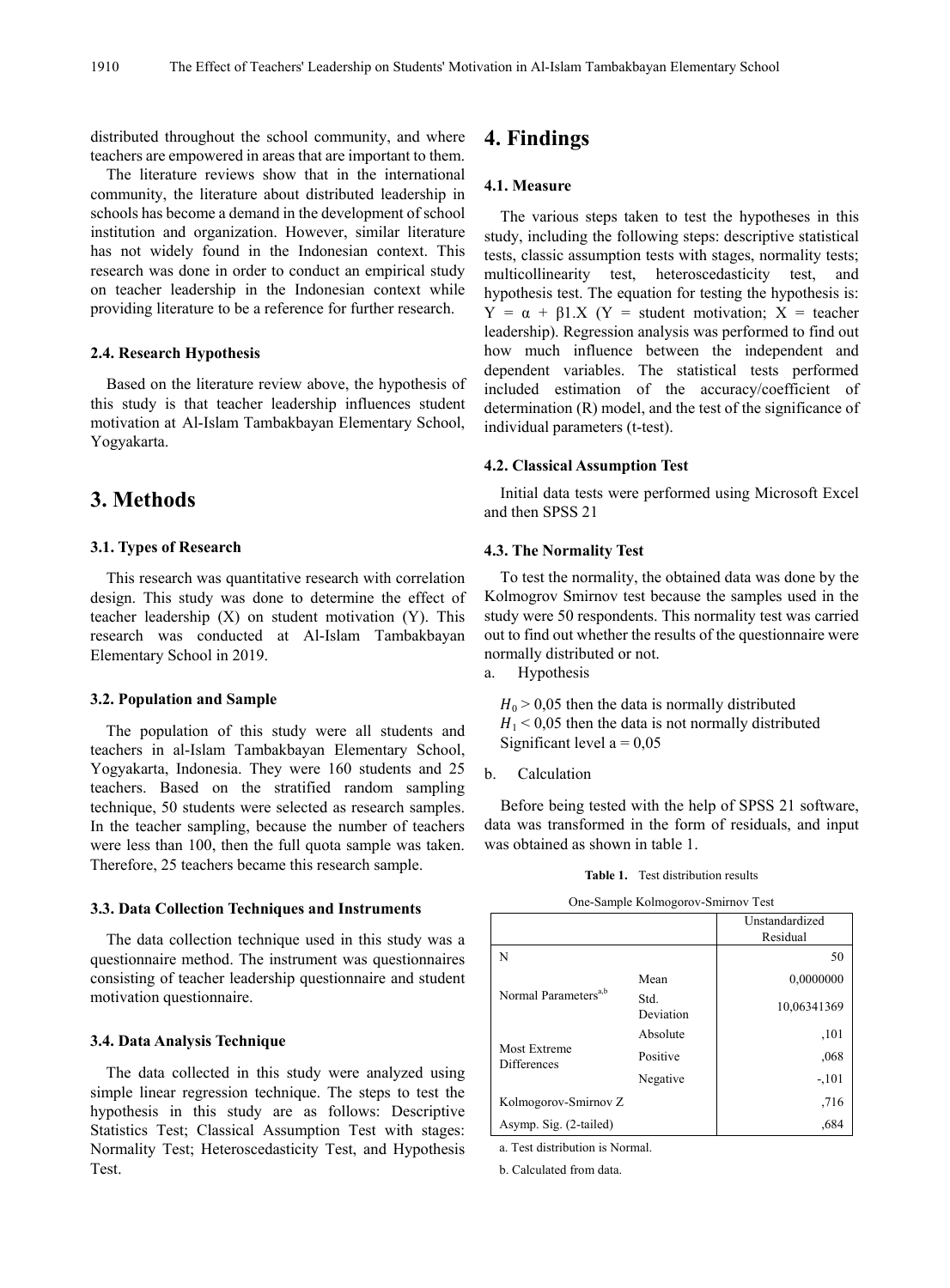# c. Decision-making

Based on the table above (in the Kolmogrov Smirnov column) the significant value is 0,68. When compared with the significance level  $\alpha = 0.05$ , the result is 0.68 > 0.05. Therefore, H0 is accepted.

# d. Conclusion

Based on the above analysis it can be concluded that:

- 1. The variable value of teacher leadership variables is normally distributed or taken from a normal population.
- 2. The variable value of learning motivation is normally distributed or taken from a normal population.

# **4.4. The Heteroscedasticity Test**

Heteroscedasticity is a condition where the error variance value for each data is not constant. One assumption of the regression model is that the error or residual value has a constant variance or also called homoscedasticity.

Looking for heteroscedasticity in a data can be done by the Sparman test method. The following two methods will be explained.

# a. Hyphotesis

 $H0 > 0.05$  heteroscedasticity occurs  $H1 \leq 0.05$  heteroscedasticity does not occur Significant level  $a = 0.05$ 

# b. Calculation

Before being tested with SPSS 21 software, the data is transformed in the form of absolute residual and then analyzed using the Sparman test method, and the following inputs are obtained:

| Correlations   |                    |                         |         |                    |  |  |
|----------------|--------------------|-------------------------|---------|--------------------|--|--|
|                |                    |                         | abs res | Teacher Leadership |  |  |
| Spearman's rho | abs res            | Correlation Coefficient | 1,000   | $-132$             |  |  |
|                |                    | Sig. (2-tailed)         |         | ,360               |  |  |
|                |                    | N                       | 50      | 50                 |  |  |
|                | Teacher Leadership | Correlation Coefficient | 0,132   | 1.000              |  |  |
|                |                    | Sig. (2-tailed)         | ,360    |                    |  |  |
|                |                    | N                       | 50      | 50                 |  |  |

| Table 2.<br>The Sparman test |  |
|------------------------------|--|
|------------------------------|--|

# c. Decision-making

Based on the table above, in the column sig. the result of the calculation is Teacher Leadership Variable 0,360 > 0,05 then Ho is accepted (not rejected)

# d. Conclusion

Based on the above analysis, it can be concluded that the value of the teacher leadership variable does not occur heteroscedasticity problem.

# **4.5. Hypothesis Test**

In this study, a classic assumption test and a simple regression test were performed. A simple regression test was carried out by looking at the analysis of the significance of teacher leadership towards student motivation.

# **4.6. The Regression Line Equations**

Below is the result of the regression line equation. Based on the results of the regression test above, the regression equation is shown in the table 3.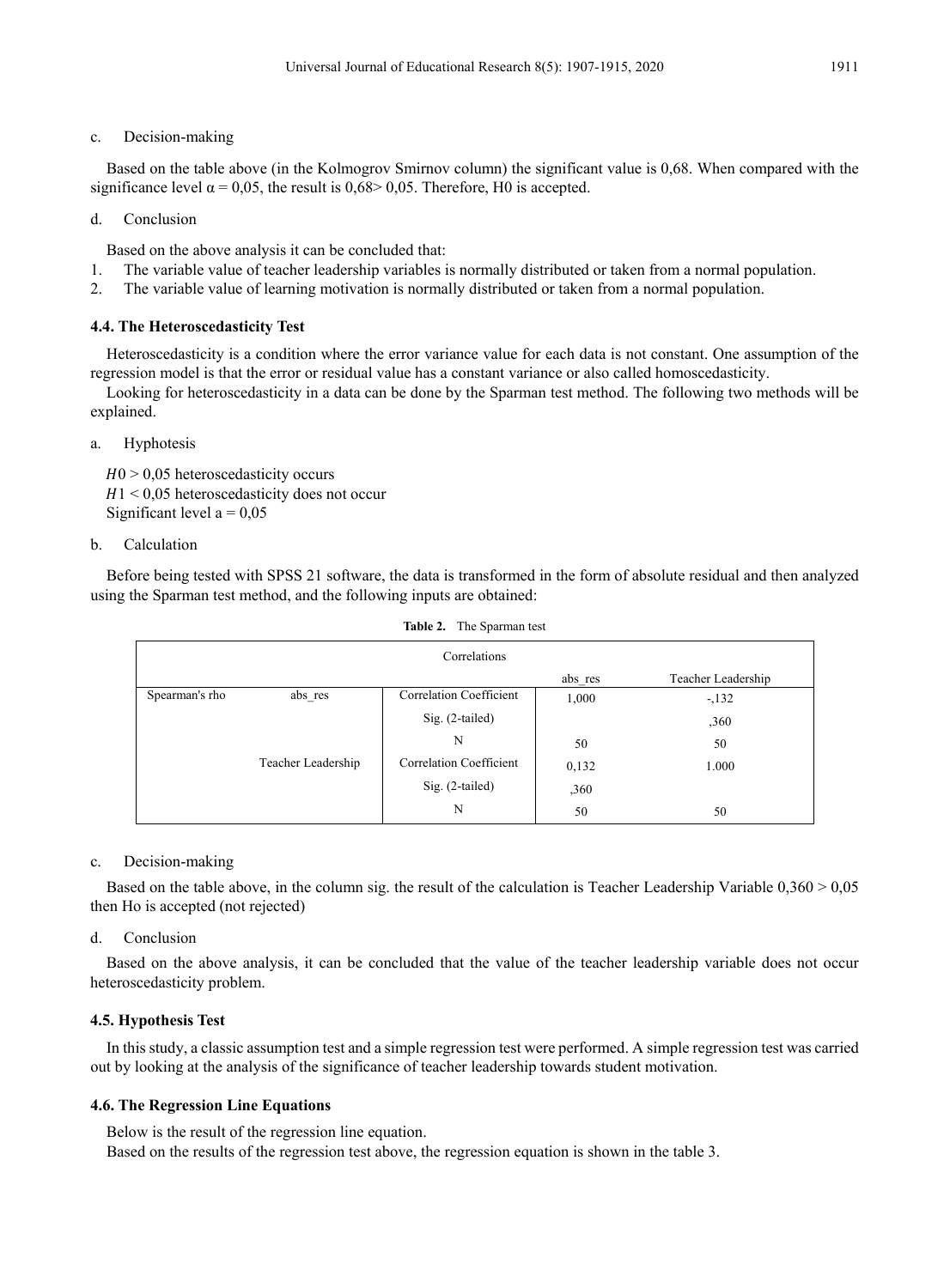#### **Table 3.** The Regression Equation Test

| Coefficients <sup>a</sup> |                                                                                                                                                                                                                                   |                             |            |                                  |       |      |  |  |  |
|---------------------------|-----------------------------------------------------------------------------------------------------------------------------------------------------------------------------------------------------------------------------------|-----------------------------|------------|----------------------------------|-------|------|--|--|--|
| Model                     |                                                                                                                                                                                                                                   | Unstandardized Coefficients |            | <b>Standardized Coefficients</b> |       |      |  |  |  |
|                           |                                                                                                                                                                                                                                   | B                           | Std. Error | Beta                             |       | Sig. |  |  |  |
|                           | (Constant)                                                                                                                                                                                                                        | 53,285                      | 14,239     |                                  | 3,742 | ,000 |  |  |  |
|                           | Teacher Leadership                                                                                                                                                                                                                | .374                        | 178        | .290                             | 2,103 | ,041 |  |  |  |
|                           | $\mathbf{1}$ , and a set of the set of the set of the set of the set of the set of the set of the set of the set of the set of the set of the set of the set of the set of the set of the set of the set of the set of the set of |                             |            |                                  |       |      |  |  |  |

a. dependent variable: student motivation

The value of teacher leadership coefficient  $(X)$  is 0,374 and the constant number is 53,285. Based on these data, the regression line equation can be written as follows:

 $Y= 53.285 + 0.374$ 

Information:

Y = Student Motivation

 $a = constant$ 

 $X_I$  = Teacher leadership

The coefficients of the simple linear regression equation above can be interpreted as follows:

- 1. Constant (a) of 53,285 has the meaning that if the independent variable that consisting of teacher leadership is considered constant, then the motivation for learning is 53,285
- 2. Teacher leadership regression coefficient of 0,374 means that every increase in the ratio of teacher leadership by one unit will increase learning motivation by 0,374. If teacher leadership decreases by one unit, then there is a decrease in learning motivation by 0,374.

# **4.7. Correlation Coefficient (R)**

The correlation value between X and Y is 0,065. This shows that the Rxy correlation coefficient is positive. Therefore, teacher leadership influences student motivation. Because of that, it can be said that the higher the teacher leadership, the higher the level of student motivation.

# **4.8. The Hypothesis Test**

Based on table 3, in the sig. column will be analyzed as follows to determine hypothesis one by one:

1. Decision Making

Based on the results of the obtained hypothesis test, it was found that the level of sig is 0,04. It means  $0.04 \le 0.05$ , then H1 is accepted.

2. Conclusions

There is a significant influence between teacher leadership and student learning motivation.

# **4.9. Coefficient of Determination**

#### **Model Summary**

| R<br>Model<br>R<br>Square | Adjusted      | Std. Error | <b>Change Statistics</b>                      |                    |          |         |     | Durbin-W         |       |       |
|---------------------------|---------------|------------|-----------------------------------------------|--------------------|----------|---------|-----|------------------|-------|-------|
|                           |               | R Square   | of the<br>Estimate                            | R Square<br>Change | F Change | df1     | df2 | Sig. F<br>Change | atson |       |
|                           | $290^{\circ}$ | 840        | 065                                           | 10.168             | ,840     | 230.405 |     |                  | .000  | 1,417 |
|                           |               |            | a. Predictors: (Constant). Teacher Leadership |                    |          |         |     |                  |       |       |

a. Predictors: (Constant), Teacher Leadership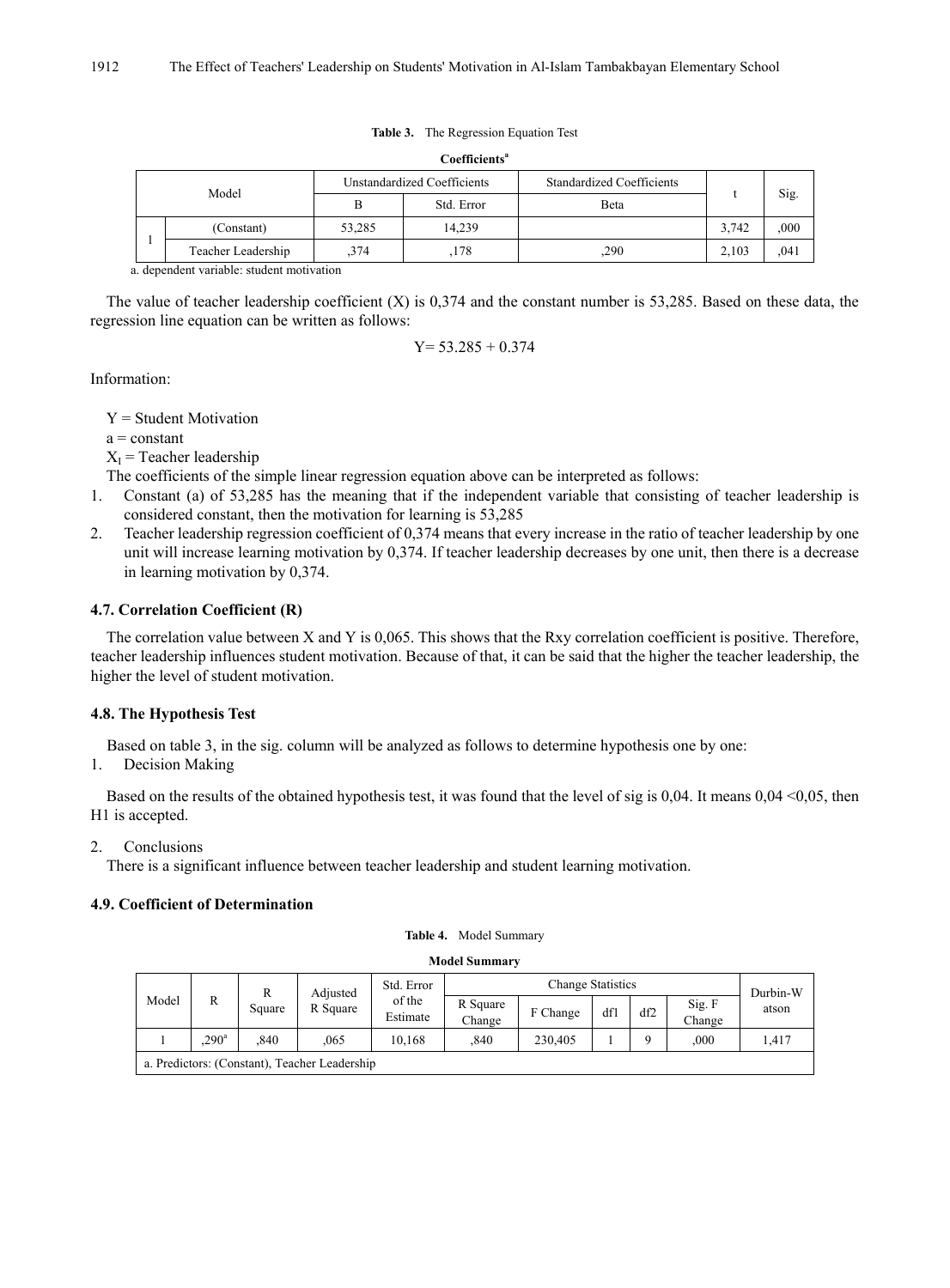#### 1. R Square

It is the coefficient of dissemination that shows the direct influence of teacher leadership variable on learning motivation expressed in a percentage. In this case, the calculated result is 0,084. It means that the teacher leadership variable directly influences the student motivation variable by 8,4%. Meanwhile, 91,6% (100%-8,4%) is influenced by other factors beyond the teacher leadership variable.

#### 2. Adjusted R Square

Adjusted R Square is the coefficient of determination that has been corrected by the number and size of the sample. Thus, it can reduce the bias element if there are additional variables. Ajusted R Square of 0,065 means that variations in learning motivation variable can be explained by the teacher leadership variable at 6,5% or the teacher leadership variable influencing student motivation variable by 6,5%.

#### 3. Error of the Estimate

Based on table 3, Std. Error of the Estimate shows the deviation values between the regression equation and the real dependent by 10,168 dependent variable units (if the student motivation variable is in units, the magnitude of the deviation is 14,239 units). The smaller the value of Std. Error of the Estimate, the better the regression equation as a prediction tool.

#### **4.10. The Significance Testing with T Test**

#### 1. Decision-making

Based on the table 6, the value of deviation from linearity sig. is 0,124. When compared with the significance level  $\alpha$  = 0,05, the result is 0,124 > 0,05. Thus, there is a significant linear relationship between teacher leadership and student learning motivation.

#### 2. Conclusion

There is a significant linear relationship between teacher leadership and student motivation.

Based on the analysis of the data above, it can be concluded that there is an influence of teacher leadership on student motivation in Al-Islam Tambakbayan Elementary School.

# **5. Discussion and Conclusions**

This study aimed to measure the effect of teacher leadership on student motivation in al-Islam Tambakbayan Elementary School, Yogyakarta. The result of data analysis is shown in Figure 1.



**Figure 1.** The significance relationship between the X to Y variables

Figure 1 shows that the variable X has the correlation coefficient (R) 0,065. It means that the variable of leadership and teacher motivation has a positive and significant influence on student motivation.

The results of this study reinforce the findings of previous studies that explain teacher leadership can influence student learning motivation (York-Barr & Duke, 2004; Katzenmeyer & Moller, 2001; Hallinger & Murphy, 2005).

Hallinger and Murphy's (2005) explained the relationship between teacher leadership and school performance. Leadership practiced by teachers can mobilize student commitment in learning. In addition, teacher leadership also has an impact on the effectiveness and efficiency of learning, also creates a discipline culture for both teachers and students. Similarly, according to Katzenmeyer and Moller (2001), leadership also emphasizes on the teachers' ability to create a comfortable learning atmosphere so that it has an impact on student motivation, because good teacher leadership can contribute to the improvements in the classroom and outside the classroom.

The findings of this study are also in line with the initial concept of teacher leadership described by Frost (2012), in which the focus of teacher leadership is the discourse of professionalization in order to improve the education quality in the United States. Teacher leadership is the ability and readiness that must be possessed by the teachers in order to influence, guide, direct, and manage their students so that students want to do something for the achievement of learning objectives. Likewise, the concept of teacher leadership presented by York-Barr and Duke (2004, 287-288) provided a very clear definition of teacher leadership. They define that teacher leadership is a process undertaken by teachers, both individually and in groups, in influencing peers, principals, and other school members in improving the quality of teaching and learning in order to improve student learning outcomes.

The findings of this study also confirm that teacher leadership practices are still relevant and need attention, because these findings also provide a reaffirmation of the importance of teacher leadership factor in increasing student motivation at school.

As proven in this study, the influence of teacher leadership on student motivation can also be explained by previous related studies. For example, Suyatno et al. (2019a) found that a good relationship between teachers and students is a factor that has a direct impact on student motivation. In addition, Mardati et al. (2019) also revealed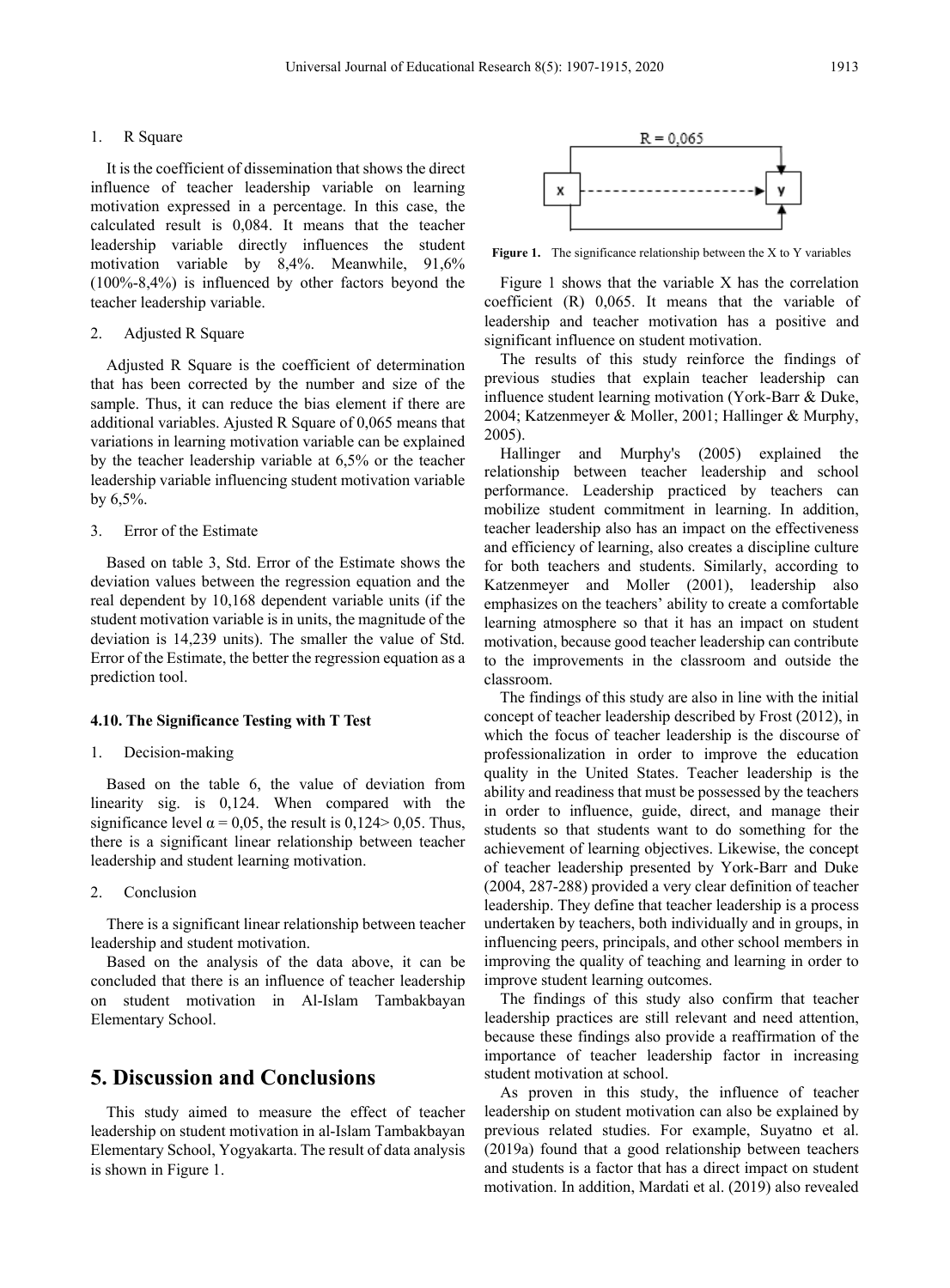that teacher leadership can improve student learning readiness. According to behavioristic learning theory, the higher the student readiness in learning, the better the motivation and student learning outcomes. Teachers who have good leadership will hold certain values in carrying out their profession, have good discipline values, be hardworking, dedicated to the institution, and committed to develop together with colleagues. Teachers who teach with certain values will affect the comfort and motivation of student (Suyatno et al., 2019b; 2019c).

Teacher leadership is the teacher professionalism characteristic in the classroom that has a mission to produce and improve student learning outcomes effectively (Murphy, 2005). This shows the ability to influence others, especially other teachers, to achieve school goals. Yahya, Mohamad and Abdullah (2007) stated that leadership, as an interpersonal influence, is carried out in a situation and directed through the communication process in pursuit of certain goals or objectives".

The findings of this study indicate the importance of the teachers' role as a motivator for students. Teachers' leadership aspects of individual development in the classroom, team development, and organizational development need to be further developed, because these aspects make up the teacher leadership. Teachers who have good leadership will influence student motivation in learning.

# **Acknowledgments**

The researchers would like to thank the Department of Education Management, Universitas Ahmad Dahlan for supporting the research and completion of this publication text.

# **REFERENCES**

- [1] Ansell, C., & Gash, A. (2016). » What big data leaks tell us about the future of journalism–and its past «. Internet Policy Review, url: https://policyreview. info/articles/news/whatbig-data-leaks-tellus-about-future-journalism-and-its-past/ 413 (abgerufen am 25. 08. 2018).
- [2] Boles, K., & Troen, V. (1994, April). Teacher leadership in a professional development school. Paper presented at the annual meeting of the American Educational Research Association.
- [3] Bush, T. (2008). Leadership and management development in education. Sage.
- [4] Day, C., Harris, A. & Hadfield, M. (2000) 'Grounding Knowledge of Schools in Stakeholder Realities: A Multi-Perspective Study of Effective School Leaders', School Leadership and Management 21(1): 19–42.
- [5] Frost, D. (2012). "From Professional Development to System Change: Teacher Leadership and Innovation."

Professional Development in Education. 38 (2), 205–227. doi:10.1080/19415257. 2012.657861.

- [6] Hallinger, P., & Heck, R. (2010). Collaborative leadership and school improvement:Understanding the impact on school capacity and student learning. School Leadership and Management, 30(2), 95–110.
- [7] Harris, A. (2002). School Improvement: What's in it for Schools? London: Falmer.
- [8] Harris, A. (2005). "Teacher Leadership: More than Just a Feel-good Factor?" Leadership and Policy in Schools 4: 201–219.
- [9] Jumintono, Suyatno, Zuharty, M., & Said, H. (2018). Vocational schools leadership reinforcement model. *Indian Journal of Public Health Research & Development*, *9*(11), 1549-1557.
- [10] Karwati, E., & Priansa, D. J. (2014). Manajemen kelas. Bandung: Alfabeta.
- [11] Katzenmeyer, M., H. & Moller, G.V. (2001). Awakening the sleeping giant: Helping teachers develop as leaders (2nd ed). Thousand Oaks, CA: Corwin Press.
- [12] Lieberman, A. (1988). Teachers and Principals: Turf, Tension and New Tasks. Phi Delta Kappan 69: 648-653.
- [13] Mardati, A., Suyatno, Pambudi, D.I. (2019). The Influence of Teacher Leadership and Teacher Values On Students Learning Readiness at Junior High School in Pangkalpinang City. International Journal of Scientific & Technology Research, 8 (10), p. 3411-3416.
- [14] Muijs, D., & Harris, A. (2003). Teacher Leadership—Improvement through Empowerment? Educational Management and Administration, 31(4), 437– 449.
- [15] Murphy, J. (2005). Connecting teacher leadership and school improvement. Thousand Oaks, CA: Corwin Press.
- [16] Narayanan, B. S., & Surya, R. (2014). A study of non-performing assets in Indian banks. International journal of management research and business strategy, 3(3).
- [17] Nashar, H., 2004. Peranan motivasi dan kemampuan awal. Jakarta: Delia Press
- [18] Ormrod J. E., (2010). How Motivation Affects Learning and Behavior. Pearson Allyn Bacon Prentice Hall, Boston, 2010.
- [19] Rivai, V. & Murni, S. (2009). Educational Management. Jakarta: RajaGravindo Persada.
- [20] Rosenholz, S. (1989). Teachers' Workplace: the Social Organisation of Schools. New York: Teachers College Press.
- [21] Schater, D., (2011). Psychology, Catherine Woods, New York City, p. 325
- [22] Silns, H. & Mulford, B. (2002) Leadership and School Results Second International Handbook of Educational Leadership and Administration, Kluwer Press
- [23] Smith, S. (2012). Instructional designers as leader in professional learning communities: Analysis for transformative change. Academic Leadership: The Online